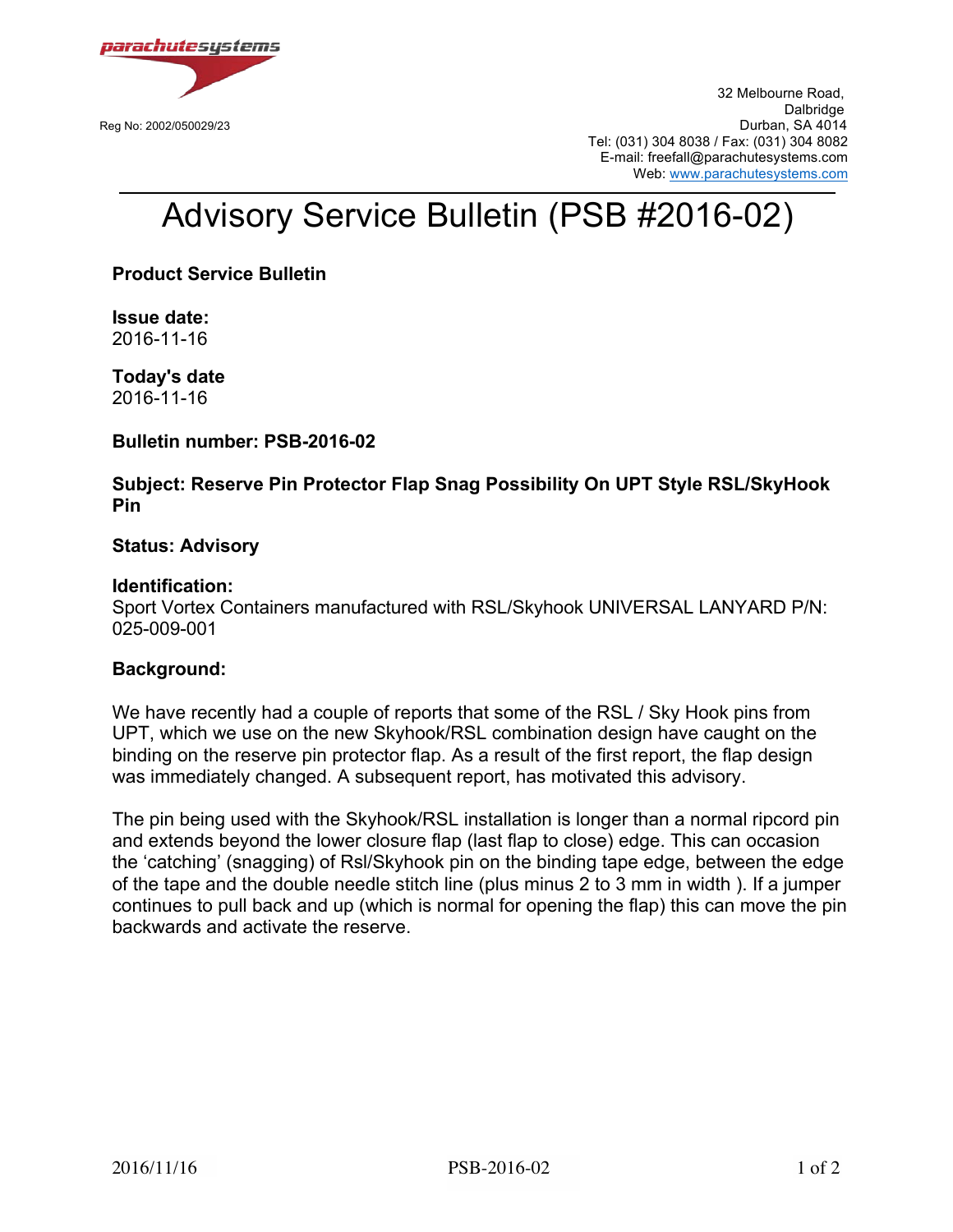# **Service bulletin:**

- 1. If you find that your flap is snagged/caught and hard to open, please stop pulling immediately, push the pin protector flap back into place, then push a finger in between the flaps near the pin and then carefully pull back on the flap and open it.
- 2. You can inspect the pin from the side by turning the rig on its edge and lifting up the one edge of the pin protector flap. Look at the pin to see how far it is inserted into the closure loop. If it looks like it isn't in deep enough, carefully open the flap and ease it further in. (DO NOT PUSH THE PIN IN TOO DEEP)
- 3. The suggested length the pin should be inserted is approx. 21 mm from the edge of the Cypress type closure loop to the tip of the pin, no more!! There must be a slight slackness in the white spectra RSL line.



4. If you find that your pin is still catching on the binding tape, after checking the above, we advise the following steps be performed by a Master rigger or equivalent at your earliest convenience.

**Tools Required:** Singer 20 U zig-zag or equivalent type machine and E-Thread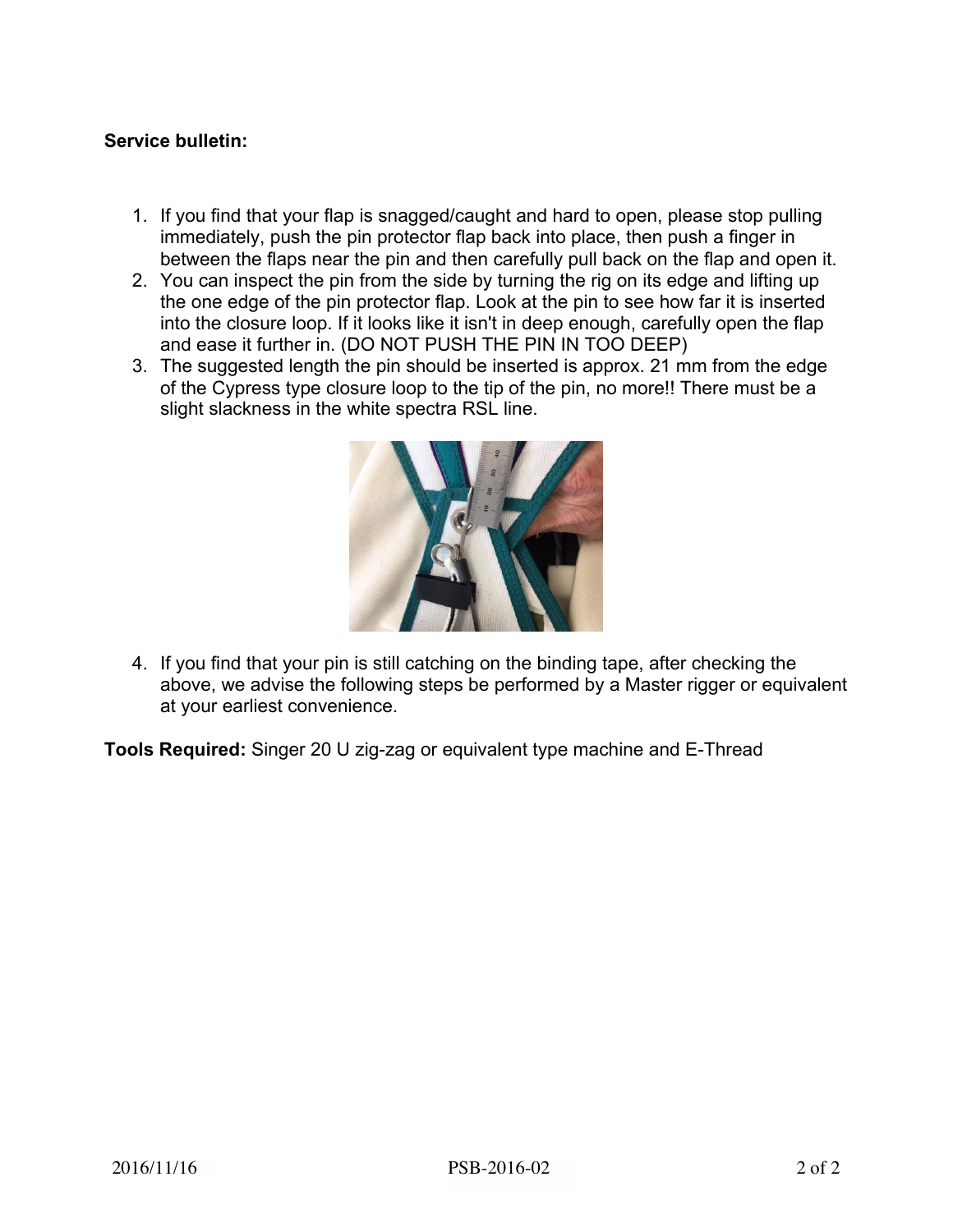**Method of repair**: Set tension and stitch length of the zig-zag (use a tight throw stitch pattern / see picture)





Open up the pin protector flap and place the tip under the foot of the sewing machine (para - pack side up). Run a zig zag stitch across the end portion (approx. 4mm wide) with a throw being each side of the edge of the binding tape, (i.e. binding tape edge runs in center of the stitch). Put a small back tack at the beginning and end of the line of zigzag stitching. Trim thread and inspect. The end result should resemble above picture.

2016/11/16 PSB-2016-02 3 of 2